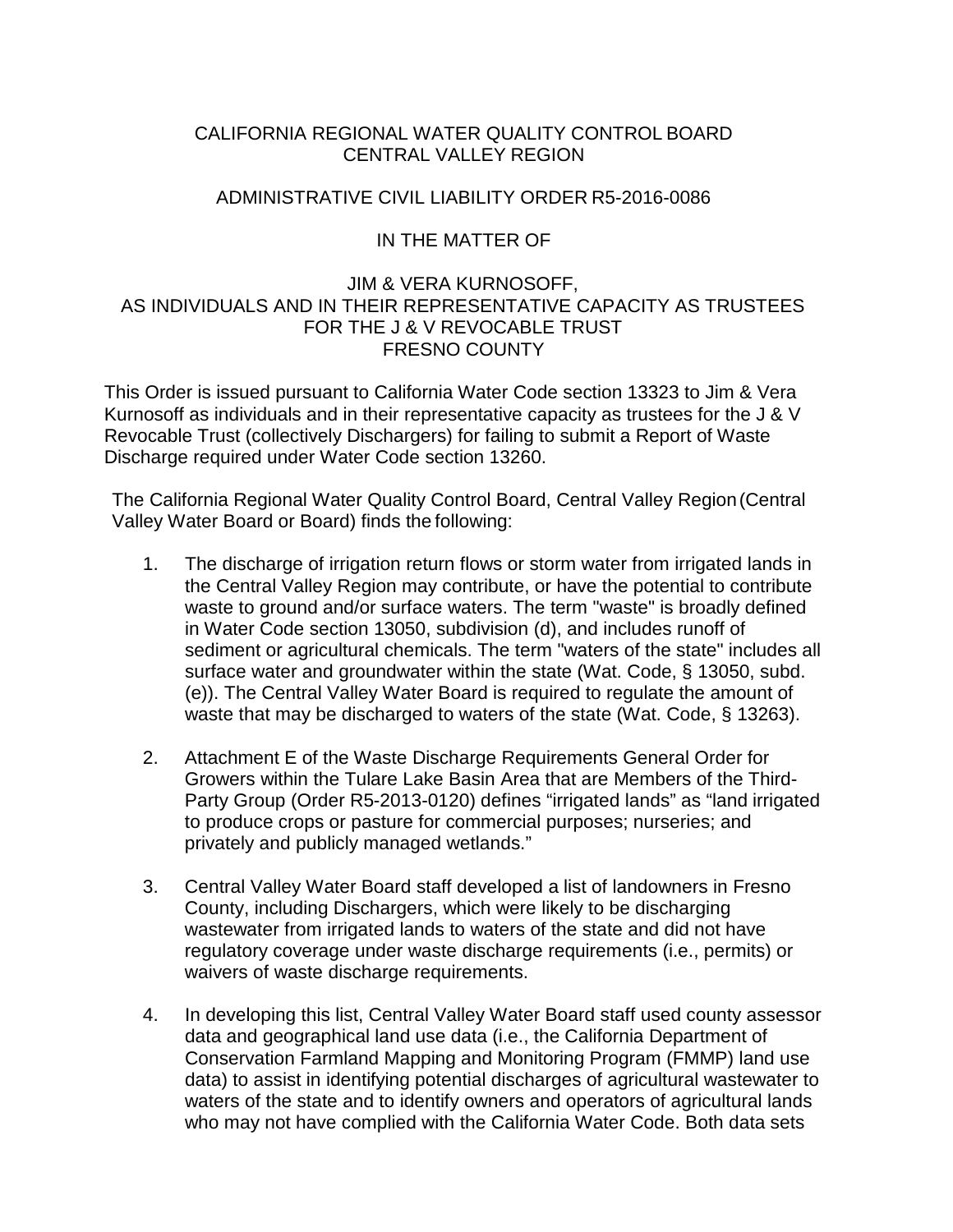were used to develop lists of parcels for which Water Code section 13260 Directive Letters were issued that require parcel owners to obtain regulatory coverage for commercial irrigated lands.

- 5. Evaluation of county assessor and FMMP data indicates that Dischargers own approximately 88 acres of agricultural land in Fresno County, as identified as Assessor's Parcel Numbers 020-100-32S, 020-100-33S, 020-150-11S and 020-150-12S.
- 6. On 21 February 2014 and 28 April 2014, the Central Valley Water Board issued notices to the Dischargers describing new water quality regulations and actions available to comply with the regulations.
- 7. On 18 March 2015, Board staff conducted a field inspection from public roadways of Fresno County APN 020-100-33S. Board staff observed evidence of approximately 30 acres of irrigated grapevines. An additional three agricultural parcels (APNs 020-100-32S, 020-150-11S, and 020-150-12S) totaling approximately 60 acres were identified by staff using aerial imagery, for a cumulative total of 88 acres.
- 8. On 26 March 2015, the Assistant Executive Officer of the Central Valley Water Board issued a Water Code section 13260 Directive Letter (Directive) to the Dischargers, sent via certified mail. The Directive stated that, *"You are receiving this letter because, based on information available to the California Regional Water Quality Control Board, you own the following parcels with irrigated cropland, which are subject to new regulations."* The Directive was sent based on evidence of commercial irrigated lands.
- 9. The Directive required Dischargers to obtain regulatory coverage for their irrigated agricultural parcels within 15 calendar days of receipt of the Directive. As detailed in the Directive, Dischargers could comply by joining the Kings River Water Quality Coalition ("Coalition" or "KRWQC"), or by submitting a Report of Waste Discharge (RoWD)/Notice of Intent (NOI).
- 10. The Dischargers received the Directive on 28 March 2015. Dischargers did not obtain regulatory coverage by 12 April 2015 and did not contact the Board.
- 11. Because the Dischargers failed to respond by the deadline specified in the Directive, a Notice of Violation (NOV) was sent via certified mail to Dischargers on 9 July 2015.
- 12. Dischargers received the NOV on 10 July 2015. Dischargers neither obtained regulatory coverage nor contacted the Board in response to the NOV.
- 13. On 28 September 2015, Board staff conducted a second field inspection of Fresno County parcels 020-100-32S and 020-100-33S. Staff again found a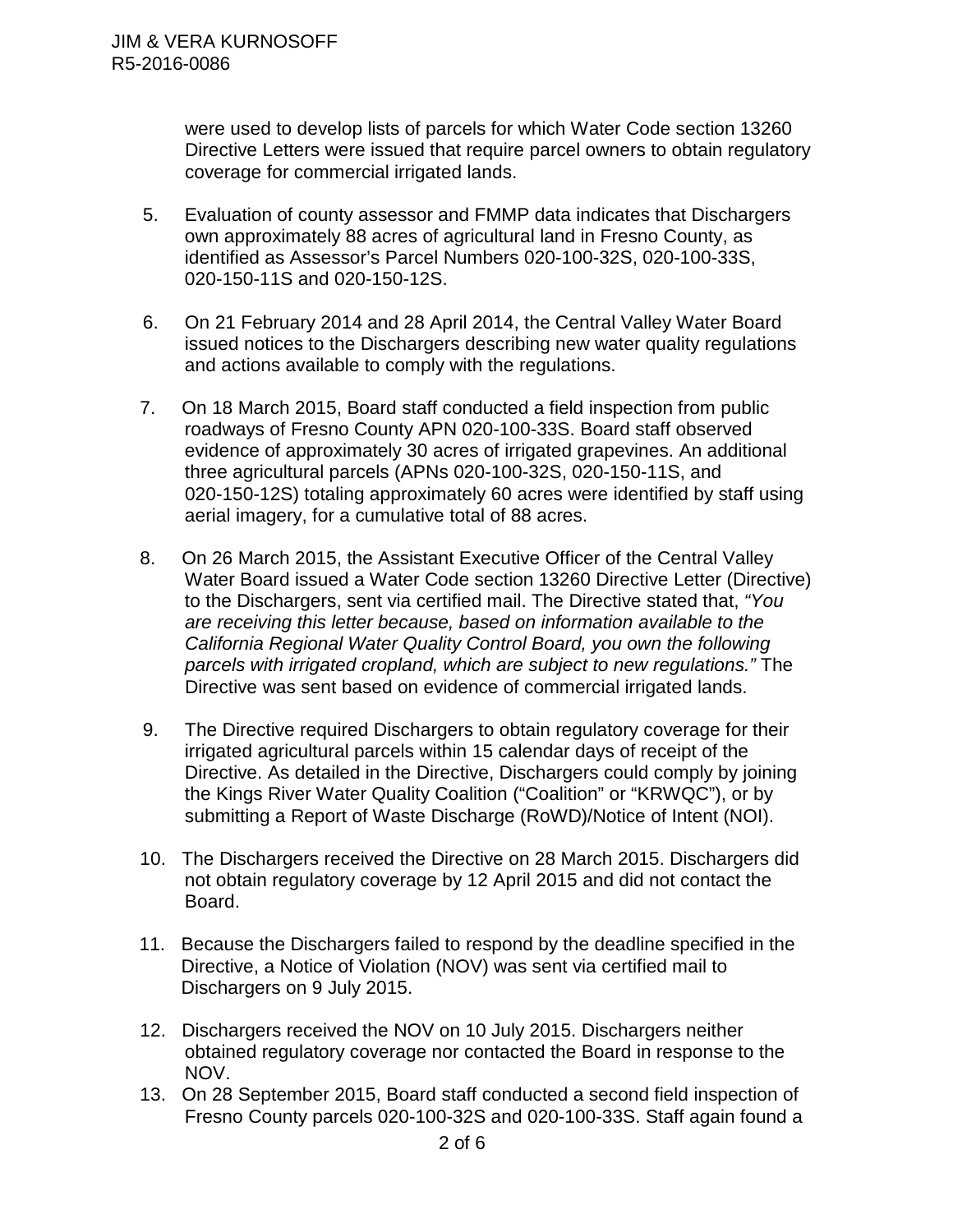commercial irrigated land use; however, staff observed no direct evidence of surface water discharges from the parcel (e.g., discharge pipes at borders or erosion rills leading offsite).

- 14. On 5 October 2015, the Prosecution Team sent the Dischargers a notification letter via certified mail than an Administrative Civil Liability Complaint in the amount of \$27,885 would be issued if the Dischargers did not obtain regulatory coverage and initiate settlement discussions by 19 October 2015.
- 15. Dischargers received the notification letter on 19 October 2015 and contacted the Prosecution Team via email on 21 October 2015.
- 16. A settlement meeting was held on 13 November 2015; however, the Prosecution Team and the Dischargers were unable to reach an agreement.
- 17. A second settlement meeting was held on 4 April 2016. The Prosecution Team and the Dischargers were unable to reach an agreement.
- 18. A third settlement meeting was held on 1 September 2016. The Prosecution Team and the Dischargers were unable to reach an agreement.

## **VIOLATION**

- 19. On 25 January 2016, the Assistant Executive Officer of the Central Valley Water Board issued Administrative Civil Liability Complaint (ACL Complaint) R5-2016-0513 to the Dischargers in the proposed amount of twenty-seven thousand, eight hundred eighty-five dollars (\$27,885) for failing to submit a Report of Waste Discharge as required by Water Code section 13260.
- 20. On 22 June 2016, the Dischargers joined the Kings River Water Quality Coalition and submitted a Notice of Intent (NOI) to obtain coverage under the General Order.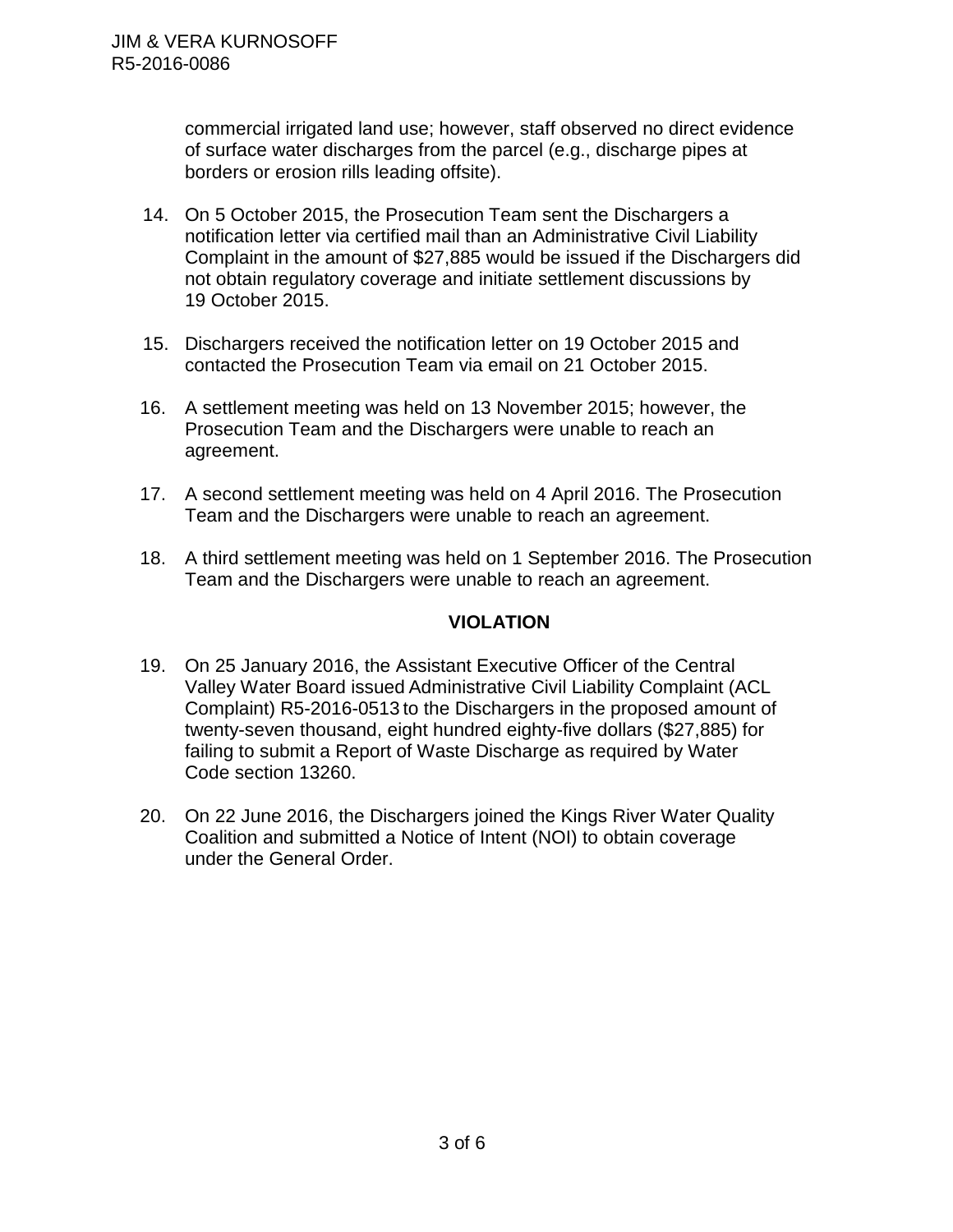# **REGULATORY CONSIDERATIONS**

- 21. The Central Valley Water Board's authority to regulate waste discharges that could affect the quality of the waters of the state, which includes both surface water and groundwater, is found in the Porter-Cologne Water Quality Control Act (California Water Code Division 7).
- 22. Water Code section 13260, subdivision (a), requires that any person discharging waste or proposing to discharge waste within any region that could affect the quality of the waters of the State, other than into a community sewer system, shall file with the appropriate Regional Board a RoWD containing such information and data as may be required by the Regional Board, unless the Regional Board waives such requirement. The Central Valley Regional Board implements Water Code section 13260 in the area where the Dischargers' lands are located.
- 23. Pursuant to Water Code section 13261, subdivision (a), a person who fails to furnish a report or pay a fee under Section 13260 when so requested by a regional board is guilty of a misdemeanor and may be liable civilly in accordance with subdivision (b).
- 24. Water Code section 13261, subdivision (b)(1), states: Civil liability may be administratively imposed by a regional board or the state board in accordance with Article 2.5 (commencing with Section 13323) of Chapter 5 for a violation of subdivision (a) in an amount not exceeding one thousand dollars (\$1,000) for each day in which the violation occurs. Civil liability shall not be imposed by the regional board pursuant to this section if the state board has imposed liability against the same person for the same violation.
- 25. The required RoWD is 287 days past due. The maximum liability under Water Code section 13261, subdivision (b)(1) for the failure to furnish a report under Water Code section 13260 is \$1,000 per each day the violation occurs, for a total of two hundred and eighty-seven thousand dollars (\$287,000).
- 26. Pursuant to Water Code section 13327, in determining the amount of civil liability, the Central Valley Water Board shall take into consideration the nature, circumstance, extent, and gravity of the violation or violations, whether the discharge is susceptible to cleanup or abatement, the degree of toxicity of the discharge, and, with respect to the violator, the ability to pay, the effect on ability to continue in business, any voluntary cleanup efforts undertaken, any prior history of violations, the degree of culpability, economic benefit or savings, if any, resulting from the violation, and other matters as justice may require.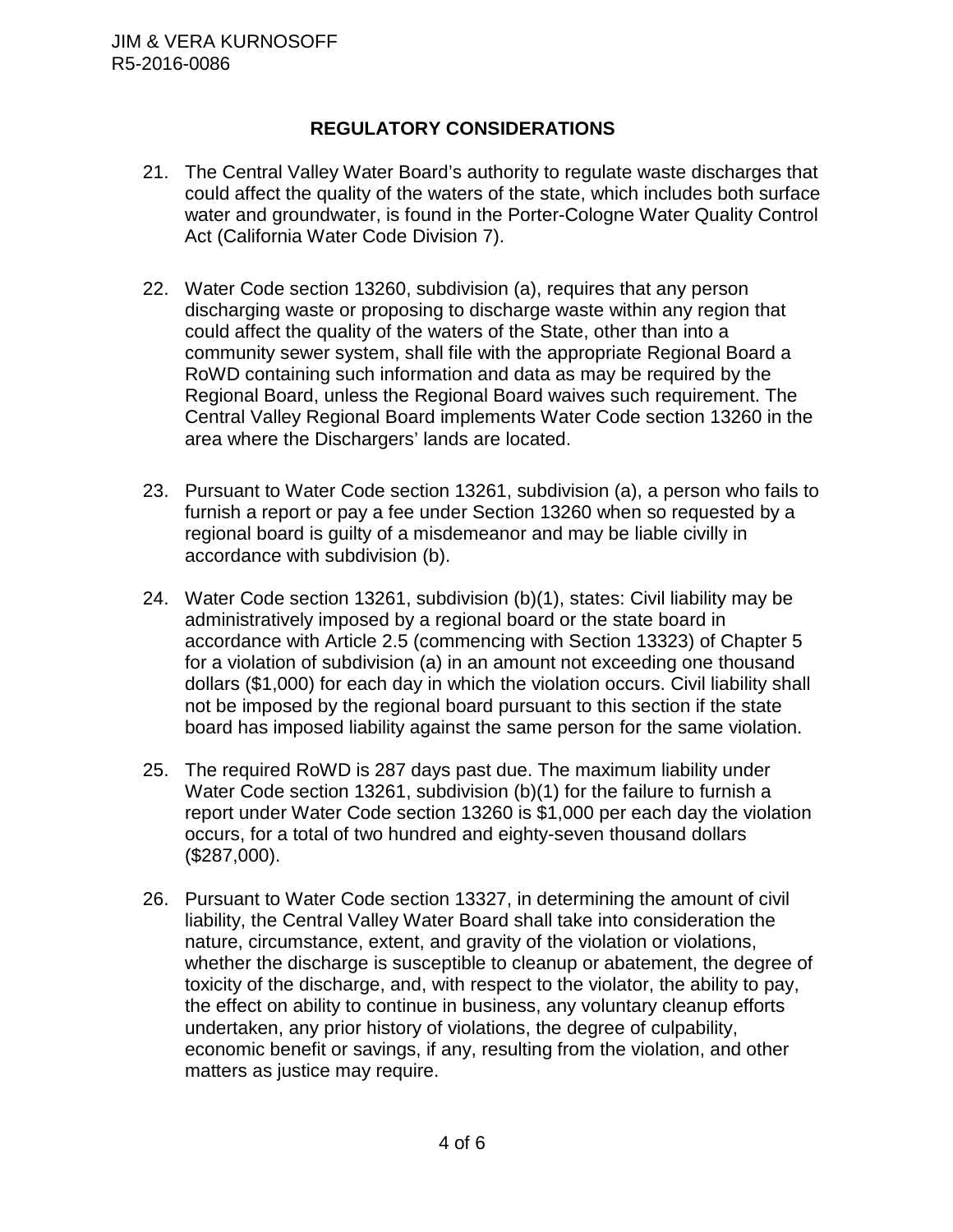- 27. On 17 November 2010, the State Water Board adopted Resolution No. 2009-0083 amending the Water Quality Enforcement Policy (Enforcement Policy). The Enforcement Policy was approved by the Office of Administrative Law and became effective on 20 May 2010. The Enforcement Policy establishes a methodology for assessing administrative civil liability. The use of this methodology addresses the factors that are required to be considered when imposing a civil liability as outlined in Water Code section 13327.
- 28. This administrative civil liability was derived from the use of the penalty methodology in the Enforcement Policy, as explained in detail in Attachment A. The administrative civil liability takes into account such factors as the Dischargers' culpability, history of violations, ability to pay and continue in business, and other factors as justice may require.
- 29. The Enforcement Policy endorses progressive enforcement action for violations of waste discharge requirements when appropriate, but recommends formal enforcement as a first response to more significant violations. Progressive enforcement is an escalating series of actions that allows for the efficient and effective use of enforcement resources. The Enforcement Policy recommends formal enforcement actions for the highest priority violations, chronic violations, and/or threatened violations. Order R5-2013-0120 identifies failure to obtain regulatory coverage as a priority violation with regard to enforcement.
- 30. **Maximum and Minimum Penalties.** As described above, the maximum penalty for the violations is \$287,000. The Enforcement Policy requires that the minimum liability imposed be at least ten percent higher than the economic benefit of non-compliance so that liabilities are not construed as the cost of doing business and so that the assessed liability provides a meaningful deterrent to future violations. The economic benefit to the Dischargers resulting from the failure to enroll under Order R5-2013-0100 is estimated at \$4,084 (see Attachment A for how this estimate was derived). Per the Enforcement Policy, the minimum penalty is the economic benefit plus ten percent (\$4,492).
- 31. Notwithstanding the issuance of this Order, the Central Valley Water Board retains the authority to assess additional penalties for violations of the Water Code that may subsequently occur.
- 32. This Order is effective and final upon issuance by the Central ValleyWater Board. Payment must be received by the Central Valley Water Board no later than thirty (30) days from the date on which this Order is issued.
- 33. In the event that the Dischargers fail to comply with the requirements of this Order, the Executive Officer or her delegee is authorized to refer this matter to the Attorney General's Office for enforcement.